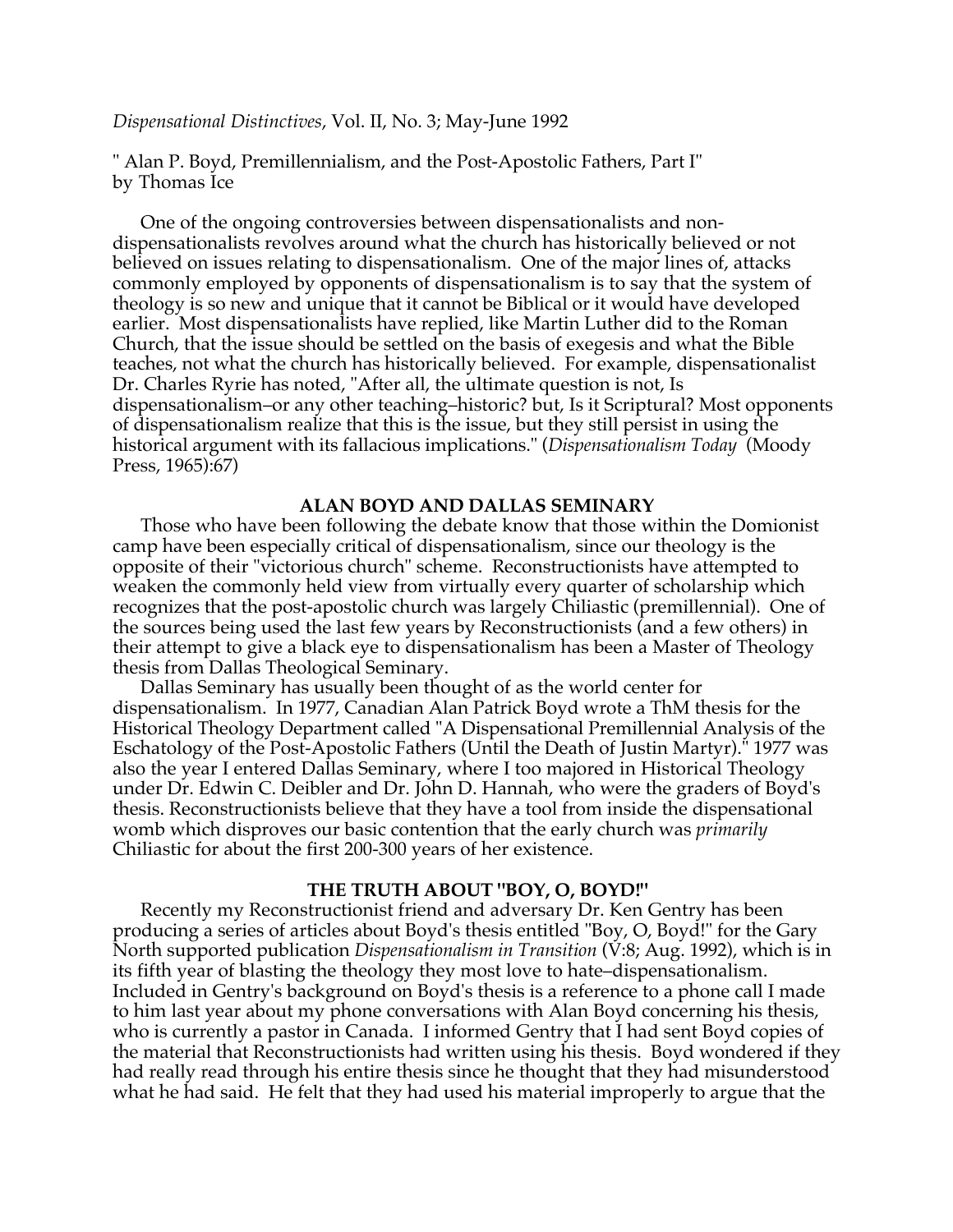early church was not significantly Chiliastic. Boyd told me on the phone that the early church was Chiliastic, but did not reflect a dispensational brand of premillennialism and this was his point in his thesis. I then commented to Gentry that I thought this was especially significant in light of the fact that Boyd said he was not longer a dispensationalist and had become posttrib, but still a premillennialist, since he wrote his thesis 15 years ago.

Gentry wrote in his article that Boyd was still a dispensationalist and said, "According to Tommy Ice, he [Boyd] remains a dispensationalist to this day." As just noted above, I actually said exactly the opposite. This statement provoked me to call Gentry and find out why he had misrepresented me. When I told Ken that he was mistaken on that point in his article, he said he did not know why he misunderstood, but would correct the mistake in a future article. We discussed Boyd's thesis further and told Ken that I thought he was misusing Boyd's material by overstating the case against the premillennialism of the early church.

Another comment that Gentry got wrong from our phone conversation was related to Boyd's attitude toward Reconstructionist use of his thesis. Gentry said, "Frankly, I was astonished when I heard that Boyd was surprised that his work was being employed against dispensationalism. What in the world did he expect?" I did not tell Gentry that Boyd was astonished over their use of his thesis, instead I told Gentry that Boyd seemed to be somewhat surprised that his thesis had become a center of controversy, not that it was being used by them. Gentry then said, "According to Ice, Boyd feels that his arguments have been taken out of context and wrongly employed in anti-dispensational polemics." Once again, that is not what I said or even implied. Boyd thought that Reconstructionists had misapplied his material in relationship to the broader issue of the extent and nature of the early church's premillennialism, not dispensationalism. Apparently Gentry's basic misunderstanding about Boyd's current relationship to dispensationalism has contributed to further error in his understanding of what I had told him about Boyd's reaction of Reconstructionist use of his thesis.

### **WAS THE EARLY CHURCH AMILLENNIAL?**

One of the major quotes used by Reconstructionists from Boyd's thesis which has led to confusion about what Boyd is saying is a footnote from his conclusion. Boyd recommends that dispensationalists pursue five things in the future in the area of early church studies as it relates to eschatology. His third suggestion was that we need to do more direct study of the early church fathers and their interpretation of prophecy. In that light he said, "And thus avoid reliance on men like Geo. N. H. Peters, . . . whose historical conclusions regarding premillennialism . . . in the early church have been proven to be largely in error. Clement of Rome, Barnabas, Hermas, Ignatius, Polycarp, and Hegesippus can not be claimed as premillennialists. This validates the claim of L. Berkhof, *The History of Christian Doctrines*, (1937; reprinted., Edinburgh: The Banner of Truth Trust, 1969), p. 262, '. . . it is not correct to say, as Premillenarians do, that it (millennialism) was *generally* accepted in the first three centuries. The truth of the matter is that the adherents of this doctrine were a rather limited number.' On the other hand, this invalidates the claim of premillennialists like John F. Walvoord, *The Rapture Question,* p*.* 137, 'The early church was far from settled on details of eschatology though *definitely* premillennial.'" (Italics mine). (92)

This is why Reconstructionists like Gary DeMar use Boyd to give his readers the impression that while there was some premillennialism in the early church, it was not widespread, and he seems to suggest that amillennialism was really the more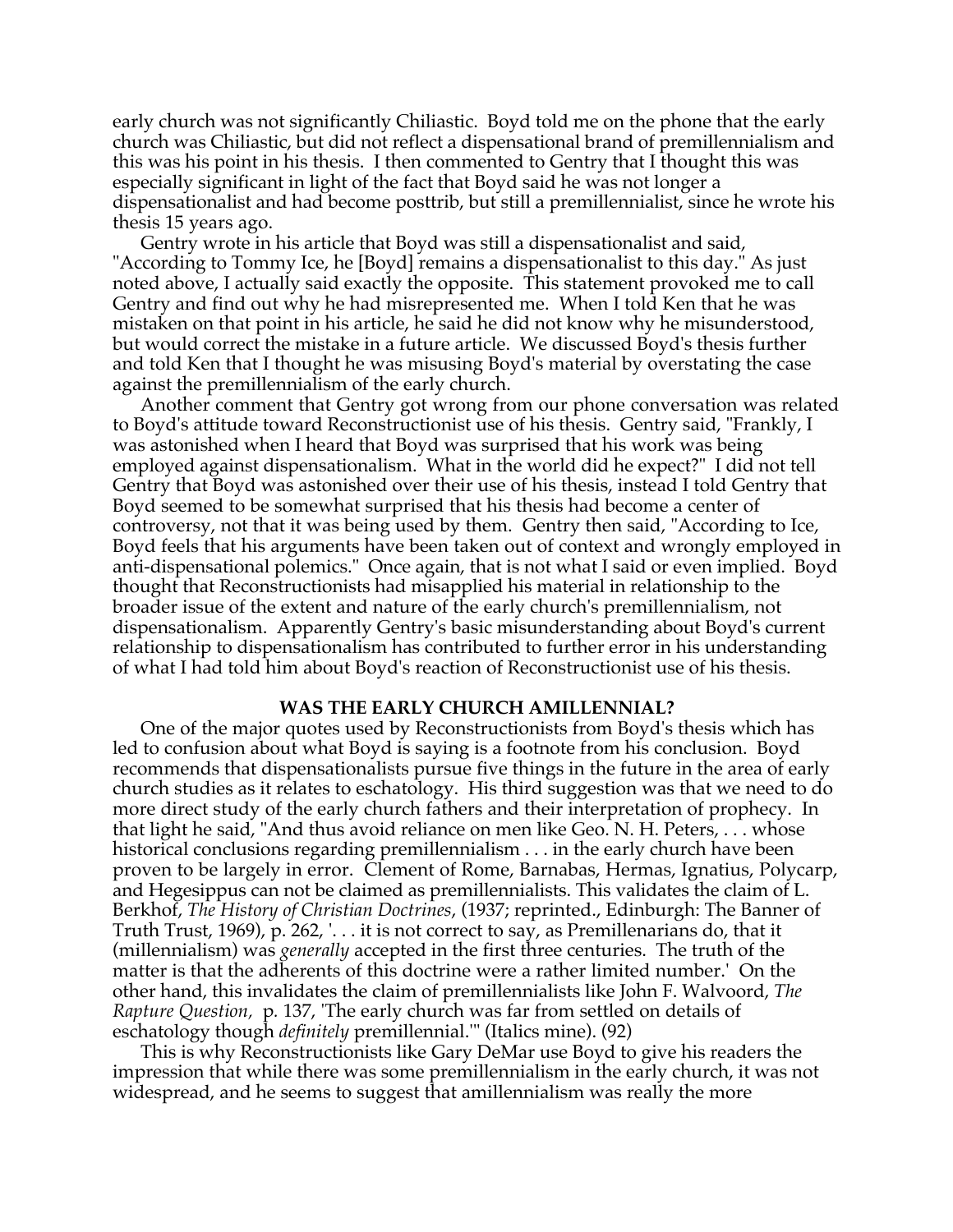widespread view of the ancient church, which is not the case at all. DeMar writes in *The Debate Over Christian Reconstruction* (a book written as a sentence by sentence rebuttal to a live debate he had with Dave Hunt and I in 1988) that Boyd said, "So then, it's *amillennialism* that shows up in the early church" (96). DeMar goes on to declare, building upon his reading of Boyd, "Where, then is the historical evidence for premillennialism? What was once considered insurmountable evidence, has now turned out to be scant evidence" (97).

It is interesting that when I looked at the full Berkhof quote cited by Boyd and delighted in by DeMar, that Berkhof's list of patristic (i.e., early church fathers) premillennialists is longer than Boyd's. This raises a question about Boyd's basis for evaluating the fathers which will be dealt with in our next issue. Boyd concluded that "Clement of Rome, Barnabas, Hermas, Ignatius, Polycarp, and Hegesippus can not be claimed as premillennialists" (92). However, Berkhof, whom Boyd is quoting in agreement, includes Barnabas and Hermas as patristic premillenarians. Upon reading the full text of Berkhof on this matter, he does not seem to be saying that the majority view of the early church was not premillennial, but that modern premillennialists have overstated their case as to the full extent of early premillennialism. One thing can be said with certainty, and that is that the early church certainly was *not* amillennial, as DeMar implies.

No wonder Boyd told me in our phone conversation that Reconstructionists had misused his thesis. Boyd is not saying that the early church was not Chiliastic or premillennial, instead the thrust of his thesis was to say that they were not like the modern or dispensational premillennialists; but that while still Chiliastic, the seeds of, not dispensationalism, but amillennialism are found in the fathers.

"It is the present conviction of this writer that there was a rapid departure from New Testament eschatological truth in the early patristic period. Therefore, it warrants the writer little concern that there are no roots of dispensational premillennialism in that period, but instead the roots of both post-tribulationism and amillennialism. The *roots* of dispensational premillennialism are Scriptural, and the most one could hope to find in the early patristic period would be some remnants of it (as this thesis demonstrates there are). Similarly, it warrants little concern that there is evident post-tribulationism and seminal amillennialism in these patristic writings. A rapid departure from New Testament eschatological truth would account for this phenomenon." (Boyd:Preface)

# **CONCLUSION**

The stated purpose of Boyd in his thesis was "to determine whether Dr. Ryrie's 'premillennialism' is similar to, or dissimilar to, the premillennialism exhibited in some of the patristic writings under consideration" (2). Boyd's very statement presumes that the early church was premillennial. What Boyd was doing in his thesis was comparing the modern system of dispensationalism premillennialism with patristic premillennialism to see how similar the two brands of premillennialism were. Boyd concluded, not that the early church was not premillennial, but that early church did not have much in common with modern or dispensational premillennialism as represented by Dr. Ryrie and others.

In our next issue I will pursue this matter further. *Dispensational Distinctives*, Vol. II, No. 4; July-Aug 1992

"Alan P. Boyd, Premillennialism, and the Post-Apostolic Fathers, Part II" by Thomas Ice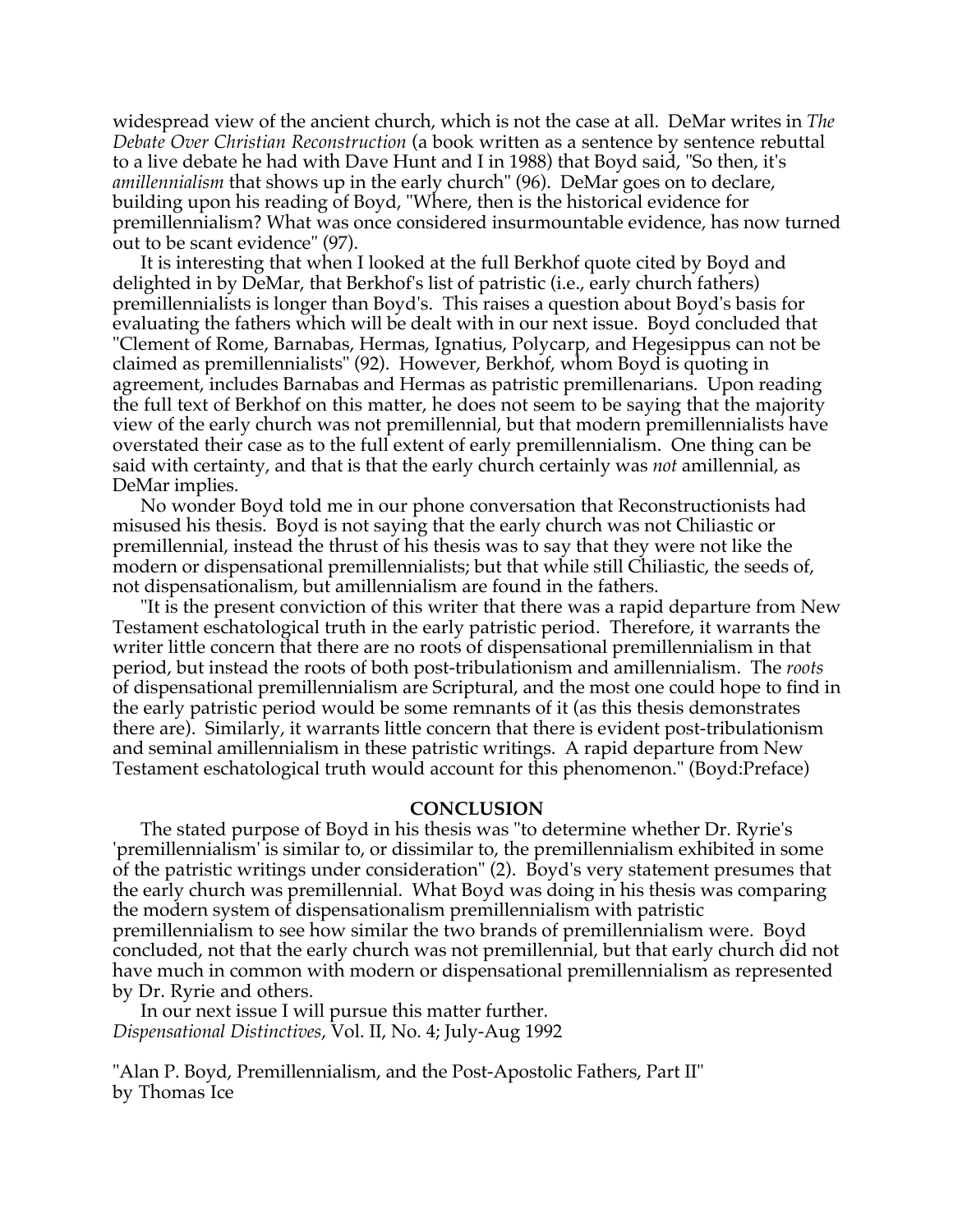In this article I am continuing interaction with Reconstructionist use of Alan P. Boyd's "A Dispensational Premillennial Analysis of the Post Apostolic Fathers (Until the Death of Justin Martyr)," which was his 1977 Master of Theology thesis at Dallas Theological Seminary. While I am in basic agreement with Boyd's work, I do agree with Reconstructionist Ken Gentry that it is "not without its flaws *(e.g.,* occasional scanty treatment and presumptive conclusions)" ("Boy, O, Boyd!" in *Dispensationalism in Transition* (V:8; Aug. 1992):1).

# **SOME PROBLEMS WITH BOYD'S WORK**

It must be kept in mind that the purpose of Boyd's thesis was to compare modern dispensational premillennialism with ancient premillennialism to see if there is a basis for similarity. Boyd was correct to conclude that there were not many similarities. However, in his zeal to demonstrate his point I think that he sometimes gave the benefit of the doubt away from dispensationalism and premillennialism. Boyd has accused dispensational premils of not distinguishing between modern premillennialism and ancient forms when they do historical surveys of the fathers. This is often true, but we also must keep in mind that most of the time when modern premils are surveying the ancients they are merely attempting to discover who is a premil, regardless of what kind of premillennialism they happen to hold.

In our book *Dominion Theology: Blessing or Curse?,* we were mainly dealing with the issue of premillennialism vs. postmillennialism, not dispensationalism *per se.* However, our critics wanted to discuss what kind of premillennialism was present or absent in the early church, which was not the issue for us. We also wanted to show that futurism was also widespread, although undeveloped, in opposition to the preterism of many Reconstructionists. However, they wanted to discuss the issue of dispensationalism in their rebuttals. This is something that Boyd could have noted more clearly in his thesis: that the early church, when they spoke, was basically premil. This Boyd admitted to me in our phone conversation. Reconstructionists should keep in mind that regardless of how different and advanced in many areas dispensationalism is from primitive formulations of premillennialism, both are still premillennial. That is something that dispensationalists have in common with early Chiliasm. Anti-dispensationalist, John Gerstner, has correctly said, "All do agree, however, that you cannot have Dispensationalism without premillennialism. Therefore, the presence of premillennialism admits the possibility of the presence of Dispensationalism. Conversely, the absence of premillennialism almost proves the absence of Dispensationalism." *(Wrongly Dividing The Word of Truth: A Critique of Dispensationalism* (Wolgemuth & Hyatt, 1991):8)

The criterion that Boyd used to determine who was a premil and who was not is likely too strict to yield a true and complete picture of the patristic fathers. As noted in the previous issue of *Dispensational Distinctives,* anti-premil scholar, Louis Berkhof, concluded that at least two of those classified as not being premils by Boyd were called premil by Berkhof. Those two were the Epistle of Barnabas and Hermas. Here is a difference in judgment. W.G.T. Shedd, who is distinctly anti-premillennial also includes Barnabas and Hermas as ones who "exhibit in their writings distinct traces of this doctrine *[i.e.,* premillennialism]" *(A History of Christian Doctrine* (Charles Scribner, 1864):II:390).

I think Boyd's criterion that an early church father has to say something explicitly premillennial, or he was not premillennial is too narrow. I think that this is reasonable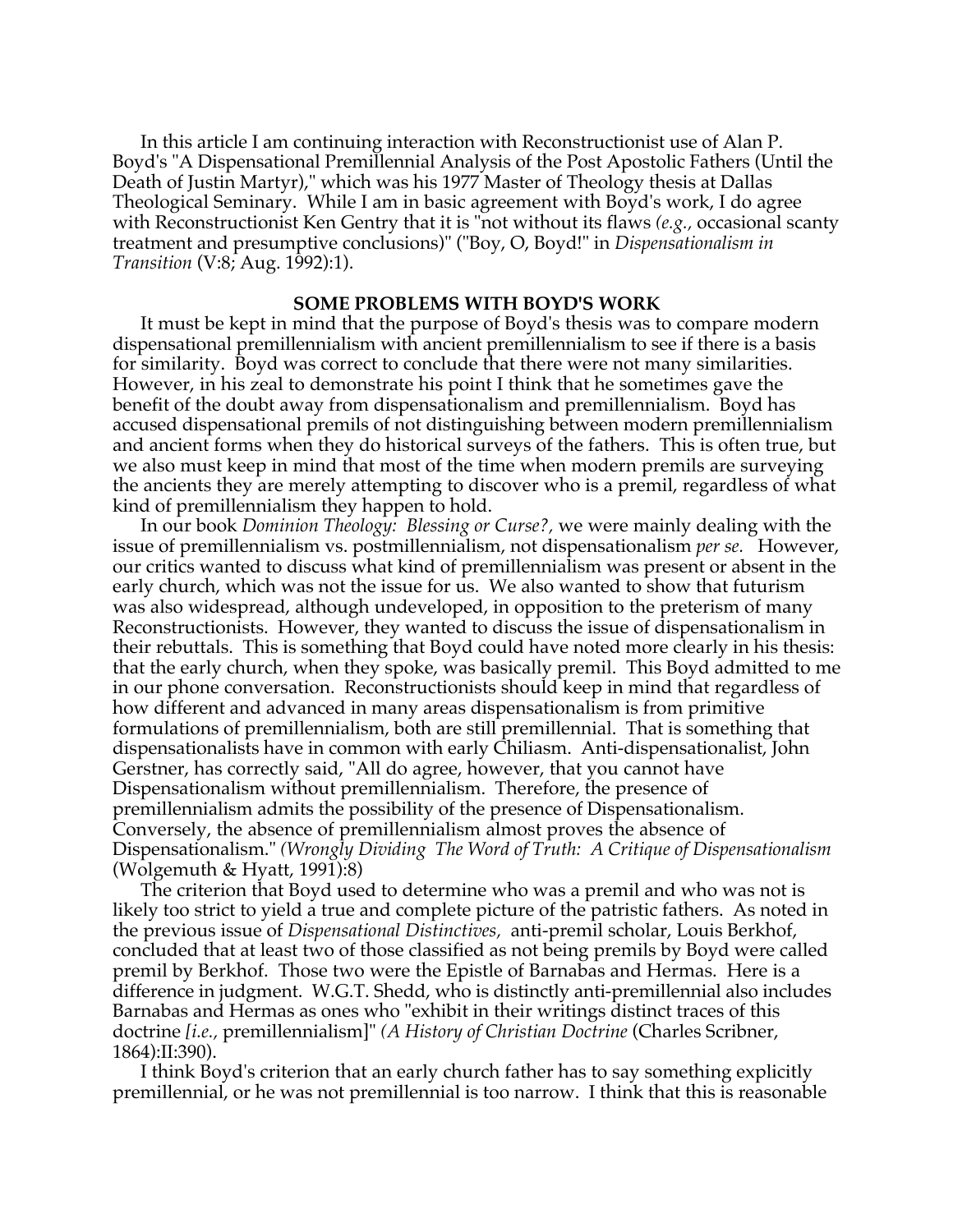in light of the fact that so many others from that period who had an identifiable eschatology were premil. When this is combined with the fact that there are no specific examples of a clear and distinct amillennialism in any of the other fathers, then why would it be unreasonable to think that most of the others should not be classified as premil because they do not have explicitly clear statements?

This assumption could be further supported by Justin Martyr's statement in his *Dialogue with Trypho the Jew* when he was addressing the issue of "a thousand years in Jerusalem." Justin says, I admitted to you formerly, that I and many others are of this opinion, and that such will take place, as you assuredly are aware; but, on the other hand, I signified to you that many who belong to the pure and *pious* faith, and are true Christians, think otherwise" (80). True, this is a clear admission by Justin that there are *many* other orthodox Christians of his time who were not premil. But at the same time Justin's statement also includes a general confirmation that *many others* are of his premil faith as well. The problem for non-premillennialists is that we do not have extant records of statements by many who were not premil. Anti-premil Shedd also sees Justin Martyr's statement declaring widespread premillennialism. "So general had the tenant premillennialism become in the last half of the 2d century, that Justin Martyr declares that it was the belief of all but the Gnostics" (II:394).

### **SOME THOUGHTS ON THE RECONSTRUCTIONIST USE OF BOYD**

First, it must be kept in mind that Boyd's thesis surveyed a very narrow slice of early church history consisting of only about 65 years. Had Boyd included the 100 years following Justin Martyr, as he suggests someone else carry out (91), then it would have revealed a time of even greater premil dominance. Shedd notes that "The period between the year 150 and 250 is the blooming age of Millenarianism; . . . The Millenarian tendency became stronger as the church began, in the last half of the second century" (II:392-93).

The problem with some Reconstructionists is that they tend to cite Boyd's work, which only covered a relatively short period of early church history, and then make characterizations of the overall early church period. Gary DeMar follows this tactic in *The Debate Over Christian Reconstruction.*

Reconstructionists tend to spend much of their time in the historical debate showing how many of the tenets of dispensationalism are not found in the early church, and then attempt to argue that dispensationalism is so different that it should not really belong in the premillennial family at all. Dispensationalism, no matter how developed it may be in comparison to ancient premillennialism, is still premillennialism, and by virtue of that fact does have continuity with the early church. Further, we argued in our book *Dominion Theology,* that early church premils also tended to be futuristic and literal in their interpretation. It is modern premillennialism or dispensationalism that has developed a *consistent* use of the literal and futuristic hermeneutic. Because early premillennialism was not consistent, even though these feature were present, helps explains why it eventually broke down into amillennialism. This is the whole point of dispensational premillennialism: that we have attempted to pursue a *consistently* literal and futuristic hermeneutic, especially as it relates to God's plan for Israel and for His church. I completely agree with Boyd that the "majority of the writers/writings in this period completely identify Israel with the Church" (47). I further agree when he says that "this thesis would conclude that the eschatological beliefs of the period studied would be generally inimical [*i.e.,* unfriendly, TDIl to those of the modern system